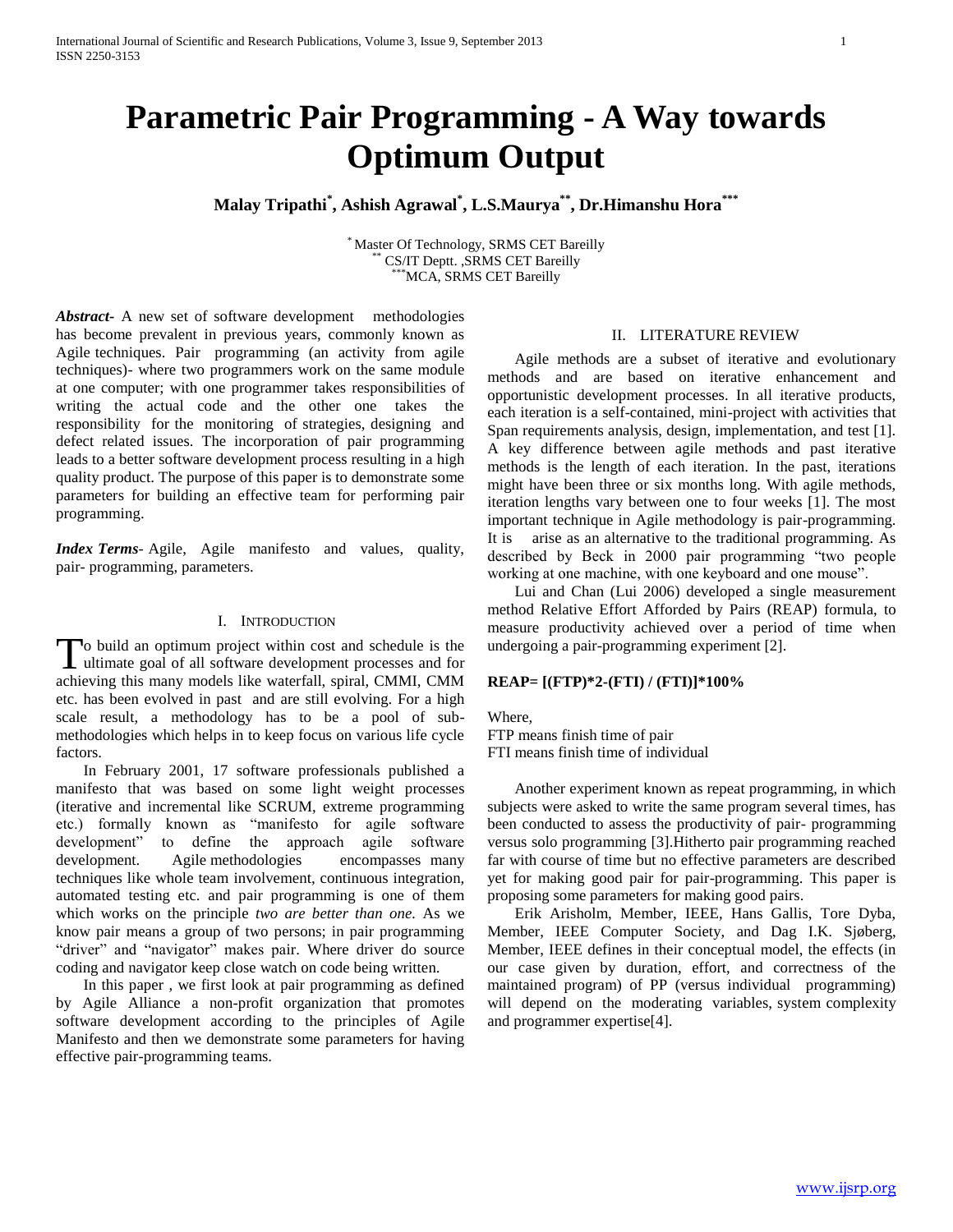

**Figure 1: Conceptual research model of the hypothesized pair programming**

# III. RESEARCH QUESTIONS

 After reading many references and papers we found that effectiveness of Pair Programming can still be modified to facilitate agility in any work and to provide highly matured process.

 RQ-1:-How the team selection based on some parameters can increases the effectiveness of pair programming?

 RQ-2:- What should be the basic parameters for the team selection in pair programming?

#### IV. RESEARCH METHODOLOGY

 *IV.I Research design***-**The research work consisted of an experiment which is described below. The experiment was conducted with 10 under-graduate students. We follow some guidelines given by Jari Vanhanen and Casper Lassenius[5].

 *IV.II Experiment setting***-**For conducting experiment, five teams of two students (formed randomly) been identified who did similar computer programs using similar computing language, specifications and tools. A two hours pair programming lecture and presentation was given to the students.

We had 10 students for this experiment all at least  $3<sup>rd</sup>$  and  $4<sup>th</sup>$ year B.Tech students at D.N.S. College of engineering and technology, J.P.Nagar affiliated to Uttar Pradesh Technical University. All of them were familiar with software development process, coding phase & practices. All students were used to work in Java technology. Firstly the experiment was conducted normally as pair programming do and then according to our parameters the pairs were selected. The result after that obtained was compared with the previous one.

 Likert Scale: - A Likert scale is a psychometric scale commonly involved in research that employs questionnaires. It is the most widely used approach to scaling responses in survey research, such that the term is often used interchangeably with rating scale, or more accurately the Likert-type scale, even though the two are not synonymous.

 The scale is named after its inventor, psychologist Rensis Likert. Likert distinguished between a scale proper, which emerges from collective responses to a set of items (usually eight or more), and the format in which responses are scored along a range research design [7].

**Table 1. Likert Scale**

| <b>Rating</b> | <b>Observation</b>    |  |  |  |
|---------------|-----------------------|--|--|--|
|               | Strongly disagree     |  |  |  |
|               | Disagree              |  |  |  |
|               | Neutral               |  |  |  |
|               | Agree                 |  |  |  |
|               | <b>Strongly Agree</b> |  |  |  |

# V. PARAMETERS OF EFFECTIVE PAIR-PROGRAMMING

 A. *Team Capability*:-Group of individuals is team, teams make department and on combining departments we form an organization so overall efficiency of an organization depends upon team's efficiency. Now for a good team at least one member should have good experience and knowledge. Among members there should be no ego-problem, no communication gap, and no linguistic barrier. "Even when one programmer is significantly more experienced than the other, it is important to take turns "driving," lest the observer become disjoint, feel out of the loop or unimportant"[6].

 B. *Switching flexibility*:-Switching means hopping of members from one team to another. Switching plays vital role in pair programming because it helps in enhancing knowledge of members in different domains, later on which provide an extra-edge to members during promotion and doing quality work in different domain.

 C*. Level of compatibility*:-Although understanding and compatibility has different meaning in dictionary but they are much related. If there is no understanding between members compatibility will definitely not exist, so for compatibility, understanding is the only requirement. Everyone has their own thinking and their own ideas, a member should respect ideas of others.

 D*. Knowledge about application domain*: - Persons, who are working on any module, should know about all functional and non-functional requirements so that it can easily point out in usecases that this part is not relevant for this domain. So in one line we can say that persons should have vein of sense about every aspect of the project scope of product and its users, so that they can add functionality, if missed.

 E. *No involvement in other lifecycle activities***: -** Members should be focused for one work and there should not any condition in which they have to run from one floor to another for completing the tasks. A coder should not be treated as a savior and multi tasker that he/she can play any role you want at a time.

 *F. No time constraint Vs Time constraint :-* For any team, for any programming there must be a time constraint up to which the team has to complete their task so that the team will perform the best quality working hours otherwise they will become the lazy one and will transfer their work from one day to another. It also effect the overall cost, it's a simple logic more working hour means more wages you have to pay to your workers and more you have to wait for result. In the graph below, it is shown that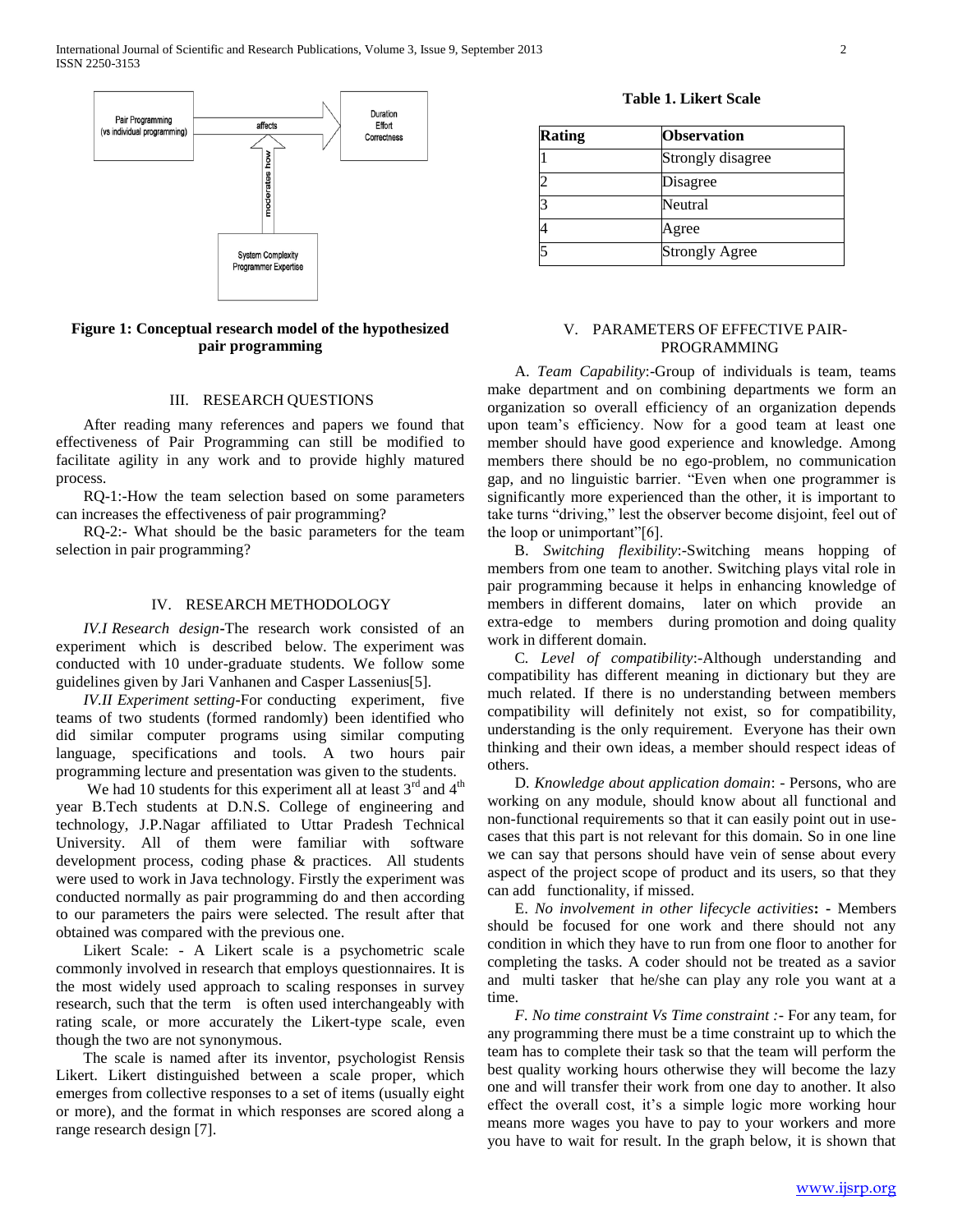up to some extent of time the performance is increased but after that increment in time leads to a deviation in performance.

 Figure 2 is showing the performance of the persons with time constraint. If there is a much more time given for completing a work then the performance may down. But if there is limited time, work gets completed more fastly.



## **Figure2:Bar Chart for Performance Vs. Time**

## **Table 2. Tabular representation of bar chart**

| Team | Time(week) | Performance(modules) |
|------|------------|----------------------|
|      | 10         | 25                   |
|      | 15         |                      |
|      | 18         |                      |

# VI. RESULTS

After performing pair programming in its conventional manner, we provide a questionnaire based on Likert scale containing our parameters to the students. We request them to give points to our parameters on scale of 1-5.The most promising parameter get the highest points. On the basis of data filled by the students we prepare table (table :5) and calculate average for each parameter. Here, we assume that if the data is above 3,it means that parameter is liked by majority of participants and will provide a good support in pair programming.

 After following this data, a pie chart prepared that shows the total percentage distribution for parameters. At the end, it is concluded that, when the performance was evaluated, the performance of the pairs selected on the basis of parameters was better than the performance of the pair selected randomly.

#### **Table 3:Analysis of parameters based on Likert scale**

| <b>Parameters</b>   | Pair1         |               | Pair 2 |               | Pair 3        |                | Pair 4        | Pair 5        |               | Average       |     |
|---------------------|---------------|---------------|--------|---------------|---------------|----------------|---------------|---------------|---------------|---------------|-----|
|                     | $\mathbf{M1}$ | $\mathbf{M2}$ | M1     | $\mathbf{M2}$ | $\mathbf{M1}$ | M <sub>2</sub> | $\mathbf{M1}$ | $\mathbf{M2}$ | $\mathbf{M1}$ | $\mathbf{M2}$ |     |
| Team Capability     | 4             |               |        |               | 2             |                |               |               |               |               | 3.9 |
| Switching           |               |               |        |               | 4             |                |               |               |               |               | 2.9 |
| flexibility         |               |               |        |               |               |                |               |               |               |               |     |
| Level of            |               |               |        |               | ⌒             |                |               |               |               |               | 4.1 |
| compatibility       |               |               |        |               |               |                |               |               |               |               |     |
| Knowledge about 5   |               |               |        |               | 4             |                |               |               |               |               | 4.2 |
| application         |               |               |        |               |               |                |               |               |               |               |     |
| domain              |               |               |        |               |               |                |               |               |               |               |     |
| No involvement in 3 |               |               |        |               |               |                |               |               |               |               | 3.6 |
| lifecycle<br>other  |               |               |        |               |               |                |               |               |               |               |     |
| <i>activities</i>   |               |               |        |               |               |                |               |               |               |               |     |
| No time             |               |               |        |               |               |                |               |               |               |               | 2.4 |
| constraint Vs       |               |               |        |               |               |                |               |               |               |               |     |
| Time constraint     |               |               |        |               |               |                |               |               |               |               |     |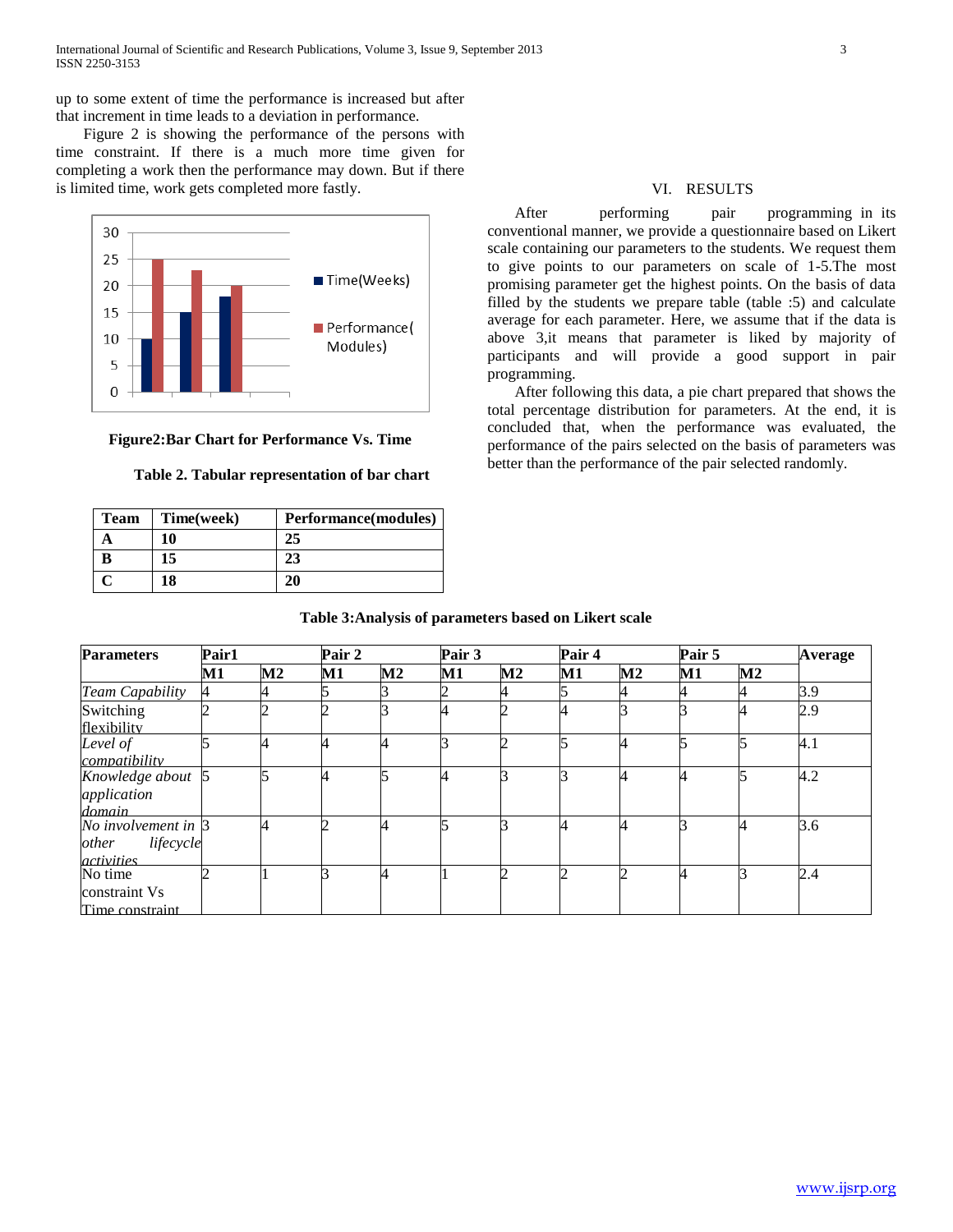International Journal of Scientific and Research Publications, Volume 3, Issue 9, September 2013

4 ISSN 2250-3153



# **Figure3.Percentage distribution of Parameters**

# **Table 4:Analysis of Performance of various pairs**

|                   |               | <b>Performance</b>                                    |                                                              |  |  |  |  |
|-------------------|---------------|-------------------------------------------------------|--------------------------------------------------------------|--|--|--|--|
| Pairs             | Lines of code | No. of Defects With normal<br><b>Pair Programming</b> | No. of Defects in Pair<br><b>Programming with parameters</b> |  |  |  |  |
| Pair 1            | 50            |                                                       |                                                              |  |  |  |  |
| Pair 2            | 50            |                                                       |                                                              |  |  |  |  |
| Pair <sub>3</sub> | 50            |                                                       |                                                              |  |  |  |  |
| Pair 4            | 50            |                                                       |                                                              |  |  |  |  |
| Pair 5            | 50            |                                                       |                                                              |  |  |  |  |



# **Figure4: Performance based on Defect Rate**

# VII. CONCLUSIONS AND FUTURE WORK

 One may look back on all that has been said about agile much of its common techniques has been known for decades. This is certainly true. But people do not know much about its techniques like pair programming. In this research, we conclude that though pair programming is efficient and one of the best techniques in agile methodology but still it depends on the strength of team or pair indulges in pair programming. If the pair is strengthful and compatible, the output becomes more reliable and efficient. The parameters described here leads to a